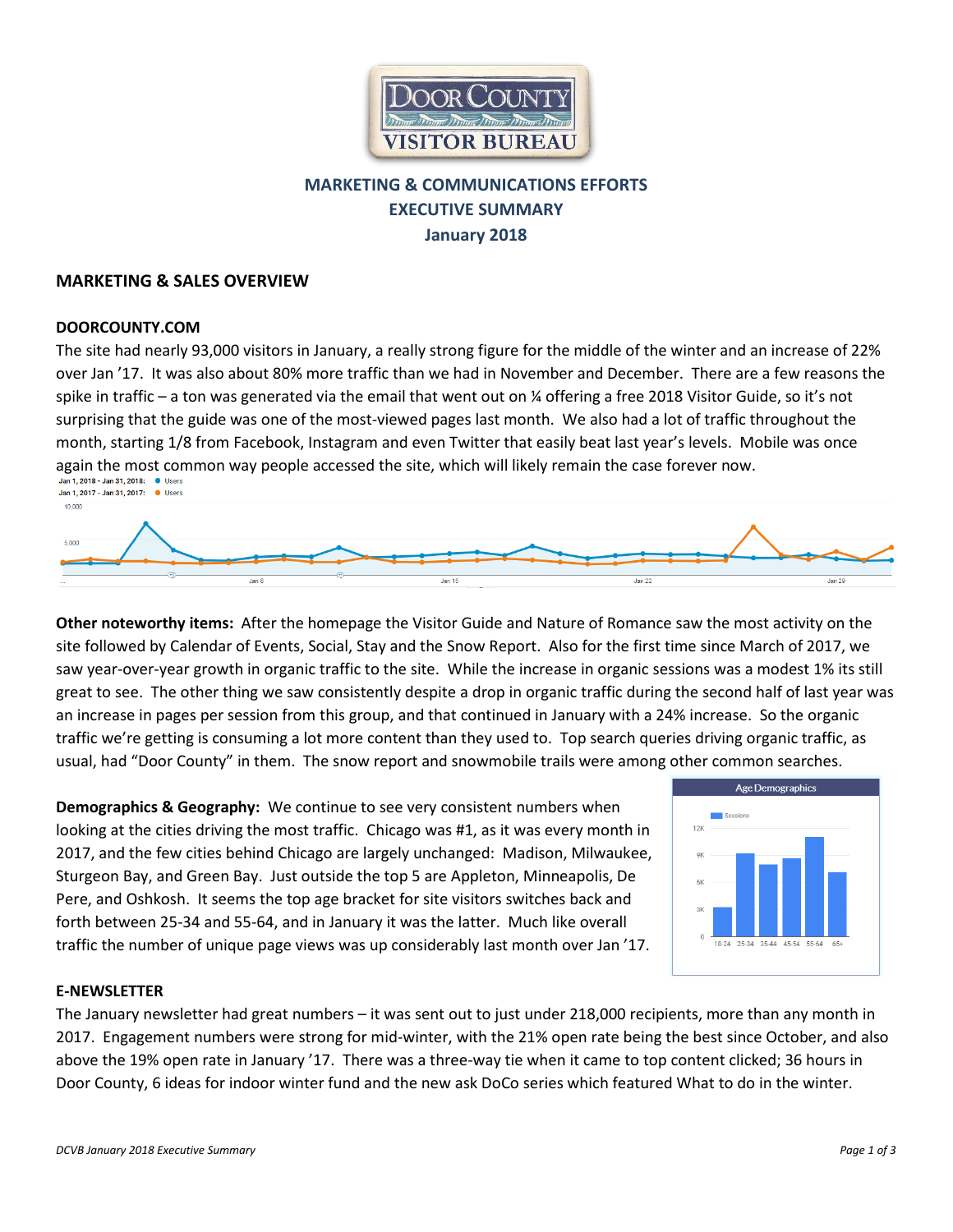#### **SOCIAL MEDIA**

Our social media efforts continue to soar into the new year. (See monthly report for details) Our top post was the Explore the Door Live aboard the ferry to Washington Island reaching over 73.9k and garnering 858 Likes and 385 shares. Our blended video efforts between live and produced continue to bring us great engagement. A new initiative we will be starting in February is our SnapChat story. To keep content on our story daily we have partnered with the community coordinators to do take overs each week so our story never ends. They also have the option to do Instagram takeovers during their major events.

#### **MEDIA**

January's media buy brought in just over 1.5 million impressions through our participation in the Brand USA International Guide. Facebook and Instagram lead generation campaigns in IL/MN/WI, Facebook and Instagram Nature of Romance push in MKE/GB/APP. The Beloit visitor center and the Wisconsin Tourism Travel Guide. Google Adwords in CHI/MKE/GB/MAD/APP.

Google Adwords increased vs Jan '17 generating 2,988 clicks at an average 4.7% click thru rate (CTR). Cabins ad group generated the most impressions and clicks and had a very high CTR of 7.30%. Hotels and Resorts ad groups CTR are around 1% - however DCVB gets the first organic listing. Also, the ads showing up before DCVB are from online travel agents (OTA's) and local resorts and hotels.

#### **GROUP & MEETING SALES**

Groups: In January we attended the American Bus Association Annual Conference. Door County had approximately 40 sales appointments with qualified tour operators throughout the region and country. Overall response was great indicating many just brought a tour or are planning one for 2018/2019. Other groups we worked with include: a YWCA group tour, 3 general group tours and conducted 1 hotel search.

Meetings/Weddings: We received inquiries 1 garden group, 1 Astronomical Society Association, 2 car clubs and 1 yoga/meditation retreat and 3 wedding inquires. Next month we will begin our first of three paid social ads promoting weddings in Door County.

### **COMMUNITY OUTREACH & UPDATES**

Our new marketing manager has been making her rounds to meet with the different community coordinators. So far all the meetings were extremely productive and our support was welcomed with open arms. Cambria has created a binder of all the good things to know as well as a Google Document (created at the coordinators request) that includes monthly reporting for all communities, coordinator and board contact information, event schedules, grant applications submitted and social calendar.

**Updates include:** Baileys Harbor has negotiated a contract with the town to receive 40% of the towns 30% for additional tourism promotion setting the bar for the other communities that have to renegotiate every year. Ephraim has hired a new coordinator Lane Sauve and she will be joining us at the Travel & Adventure show in Chicago this year. Sister Bay Advancement Association is pushing for a ½% Premier Resort Tax and will be going to referendum February 20<sup>th</sup>. Egg Harbor is in the interview process to hire a new coordinator and they are currently moving their welcome center to the old library.